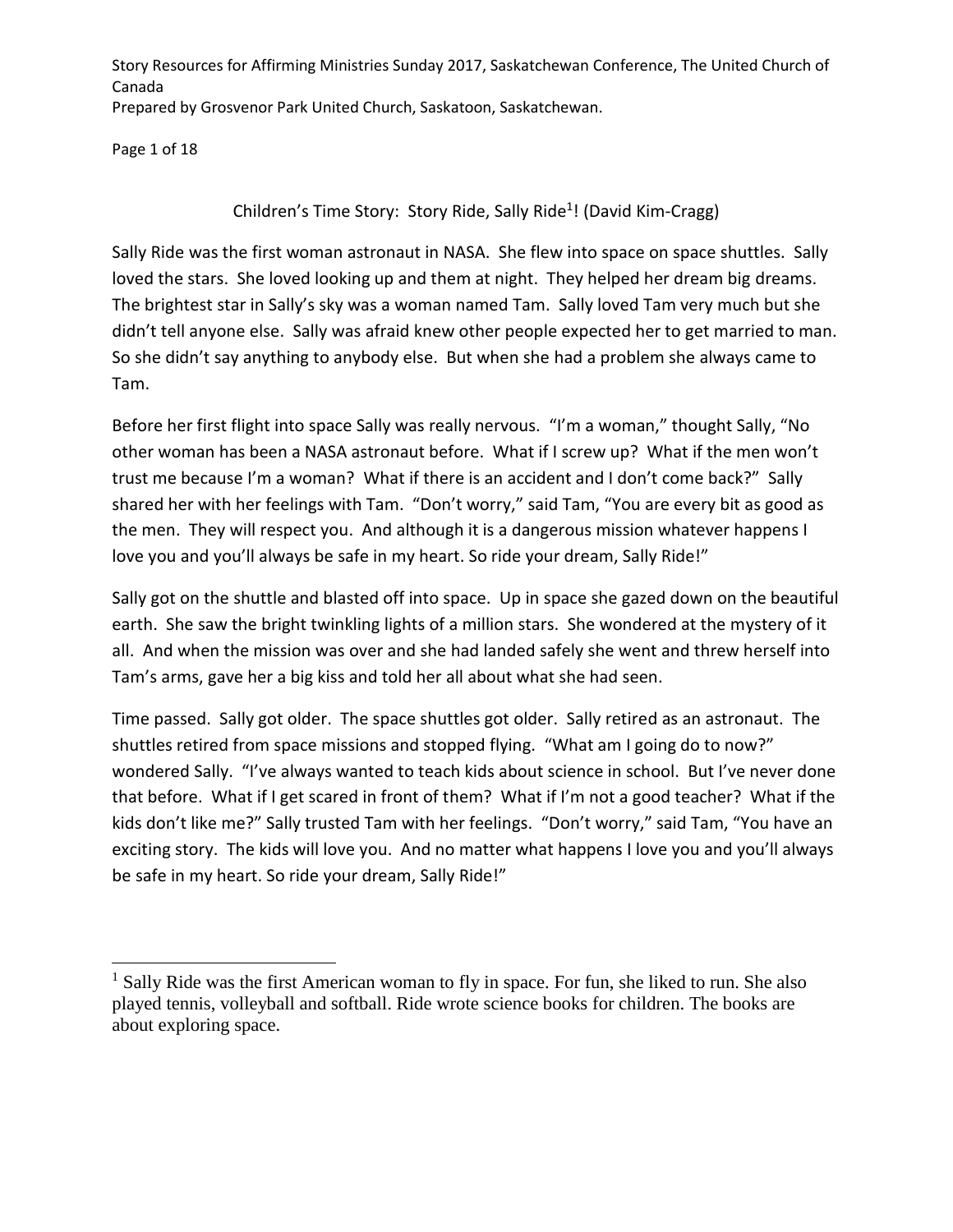Page 2 of 18

Sally went into the classroom. All the kids looked up to her. She gazed down on their beautiful faces. She saw their bright twinkling eyes. She wondered at the mystery of it all. And when the class was over she went and threw herself into Tam's arms, gave her a big kiss and told her everything that had happened.

One day Sally got some very, very bad news. She had cancer. The doctors said she was dying. Sally told Tam. "I'm scared," she said, "I don't know what to do. I love you very much. But I never told my astronaut colleagues, or my school students about you. If I die, who will be there to comfort you and look after you?" "Don't worry," said Tam. But in her heart she was sad and worried too.

Sally died. But before she died she told her family that she wanted everyone to know how much she loved Tam. At Sally's funeral Tam got up and looked out at the beautiful faces in the crowd. There was family, astronaut friends from the NASA, friends from the school, even reporters from the newspaper. They all knew how much Tam and Sally loved each other. She saw the bright twinkling light of acceptance in their eyes and wondered at the beauty of it all. And quietly she said, "Good bye, Sally. I miss you. But you will always be safe in my heart. Ride into the great dream, Sally Ride."

David Kim-Cragg

### **Questions for Reflection:**

Why do you think Sally did not want to talk about Tam?

How would it have been for Tam if Sally had died without anyone knowing how important Sally was for her?

**IF you are thinking ahead, a Church School activity (going along with the GenderBread Person below) might be to decorate GingerBread cookies with rainbow colours for a congregational snack after worship.**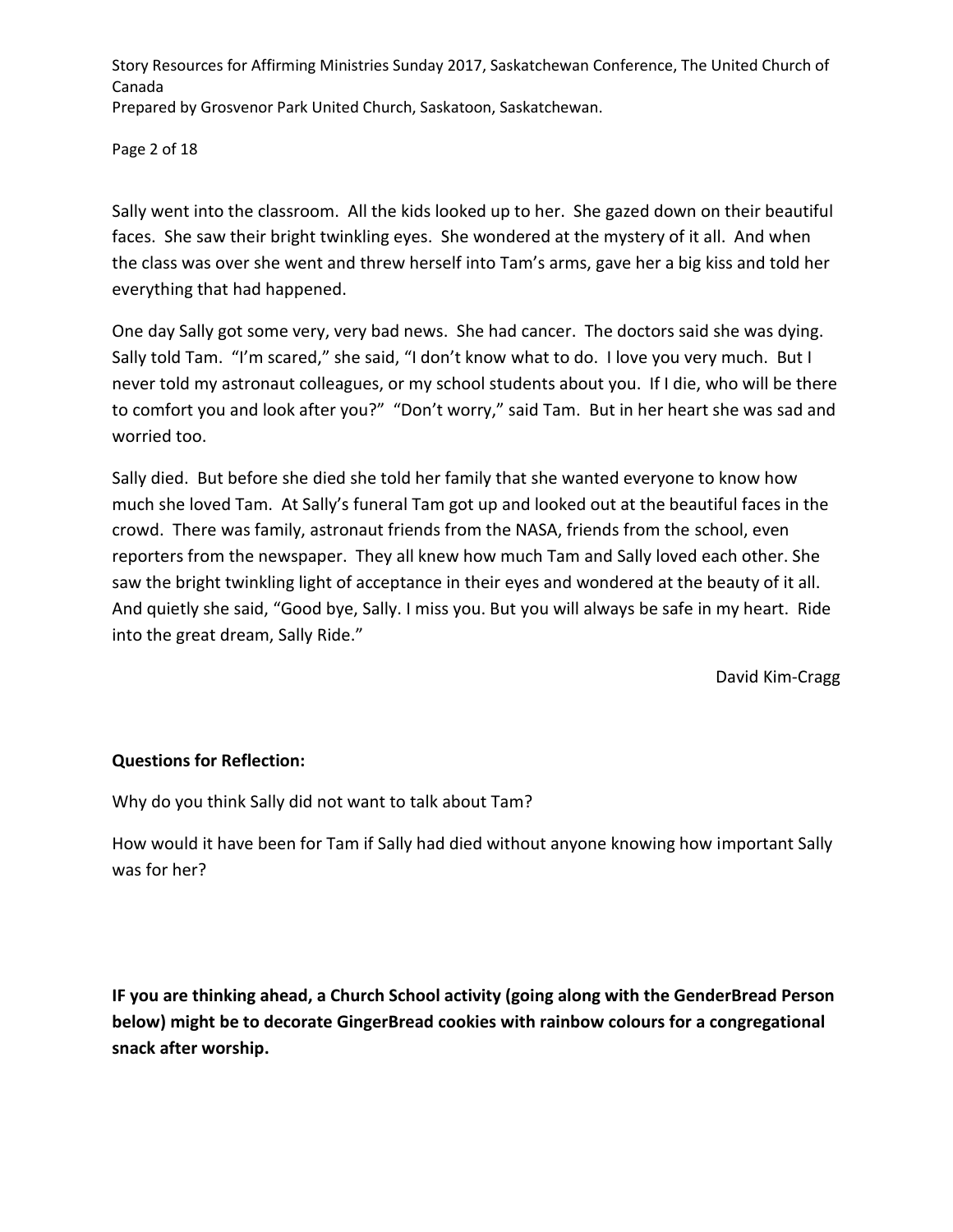Page 3 of 18

**You may also choose to use the following diagram of the GenderBread Person as a bulletin cover or an individual handout.**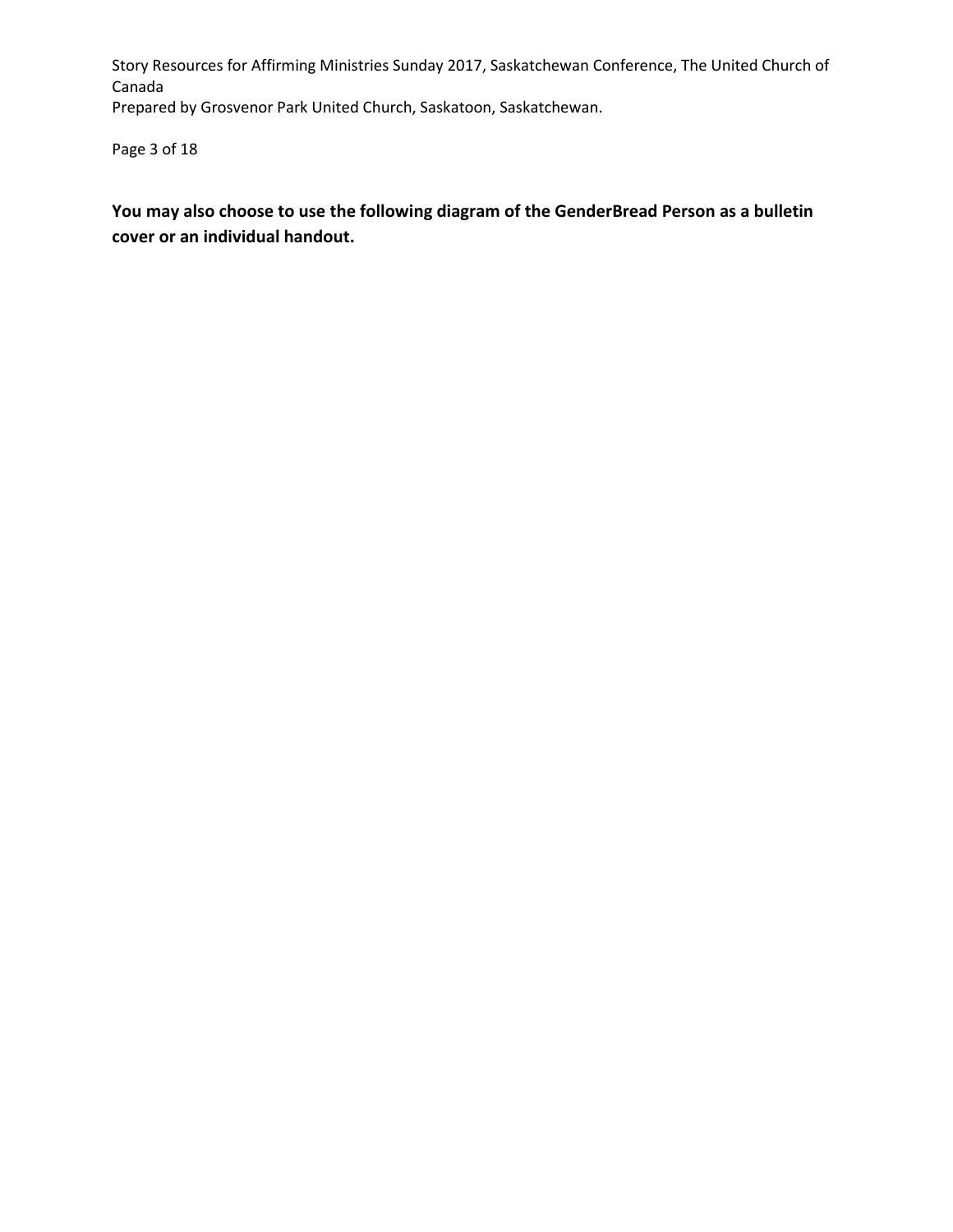Story Resources for Affirming Ministries Sunday 2017, Saskatchewan Conference, The United Church of Canada

Prepared by Grosvenor Park United Church, Saskatoon, Saskatchewan.

Page 4 of 18

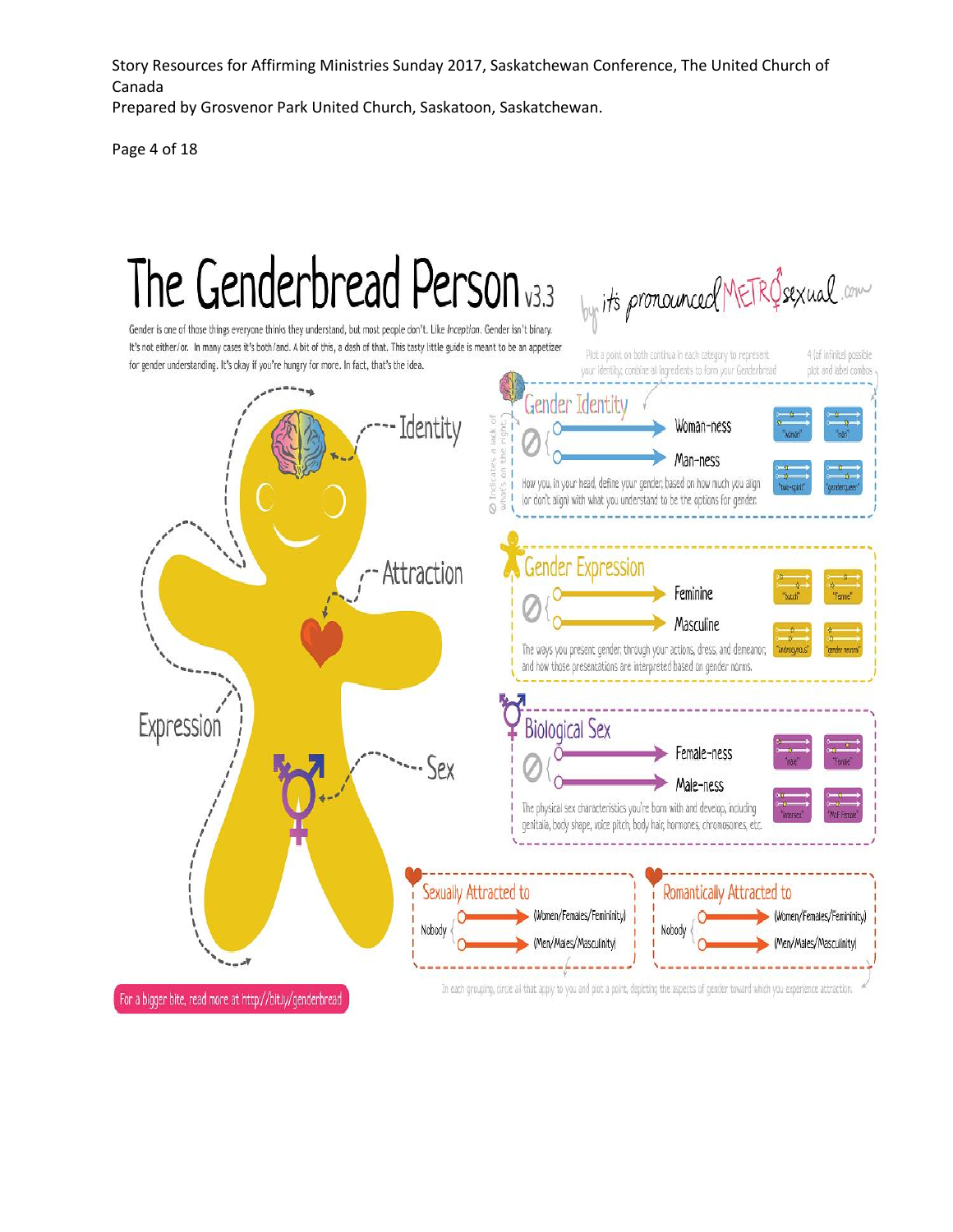Page 5 of 18

#### PRIDE PARADE 2016

Lowell and I attended the Pride parade here in Saskatoon for the first time this June as supporters of Grosvenor Park United Church. We thoroughly enjoyed meeting fellow participants and parade watchers. The fun, excitement, energy, the vibrant colours of the float and the feelings of inclusiveness all added to the enjoyment of the parade. We returned home with a good feeling in our hearts.

Later this year, we attended the Pride Parade in Toronto on July 3rd, the largest pride parade in the world. This parade followed a month long Pride month which included a Trans focused marketplace, family programming, a health zone and a Clean, Sober, Proud Place among other programs. The theme of the Pride month "You can sit with us" was meant to invoke inclusion and breakdown discrimination. There was a conscious effort to include members from Latinx, 2- Spirited, Trans, Middle Eastern and Black communities.

The morning of the Toronto Pride parade, I donned my Grosvenor Park United Church Pride Tshirt and Lowell and I rushed to catch the subway to Yonge Street to get a good vantage point for the parade. I wore my Pride T-shirt in hope that it showed my support for the LGBT2Q community and for diversity. (Mark Trottier also told me that the T-shirt would be a good conversation starter). The street was already lined up for miles, but we were able to find a spot near the front. There was a lot of excitement in the air prior to the start of the parade along with some religious groups protesting. As we waited for the parade to start, we visited with a number of people, mostly youth, from different parts of Ontario. They were open to share some of their experiences. Since there was a very long delay in the parade, store owners and security handed out bottled water which was greatly appreciated in the 35 degree heat.

The Black Lives Matter community lead the parade and once the parade resumed after the protest delay it evoked the same excitement, fun, energy and colour as the Saskatoon Pride parade with one surprising difference-the amount of nudity. There were floats from many organizations including the police, health organizations, different LGBTT2Q communities, church groups (primarily United Church), as well as, members of Orlando gay community. Another surprise during the parade was that a member of almost every float came over to embrace me, shake my hand or give me a high five. I was overwhelmed with this attention and mentioned it to a member of the Vancouver gay community. He said the probable reason for this attention was that people in the parade recognized my T-shirt as one from the United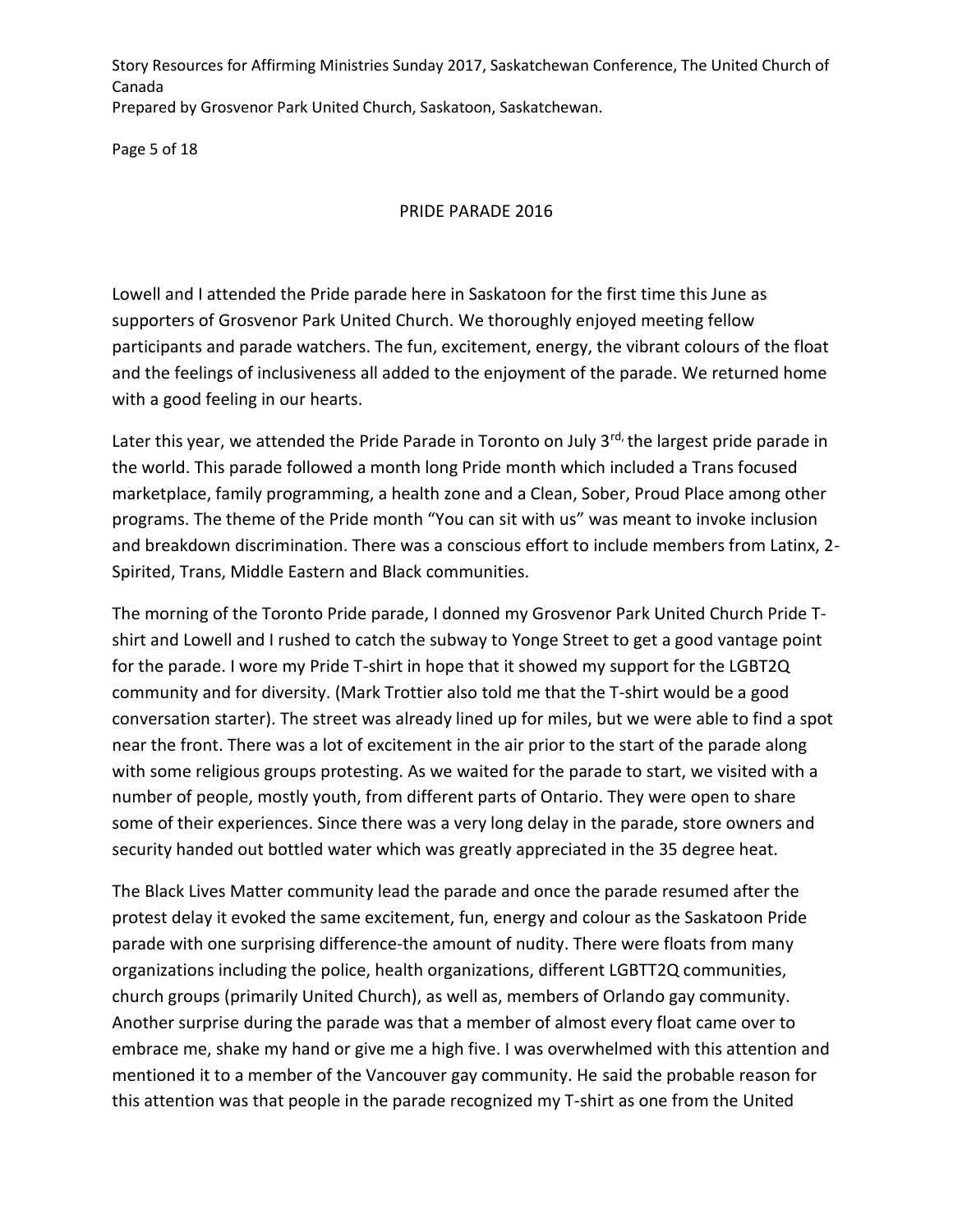Page 6 of 18

Church and since the Gay community holds the United Church in high regard for their genuine support of the gay pride movement, I was the recipient of some of this respect for the United Church. (This was only his take on the attention received).

Though we have come a long way in supporting diversity, being inclusive and celebrating love, as a global community, we still have a long way to go in creating a better future for all people. In light of the Orlando shootings, the Pride Parade held a silent tribute for the Orlando shooting victims.

Respectfully submitted,

Phyllis Snodgrass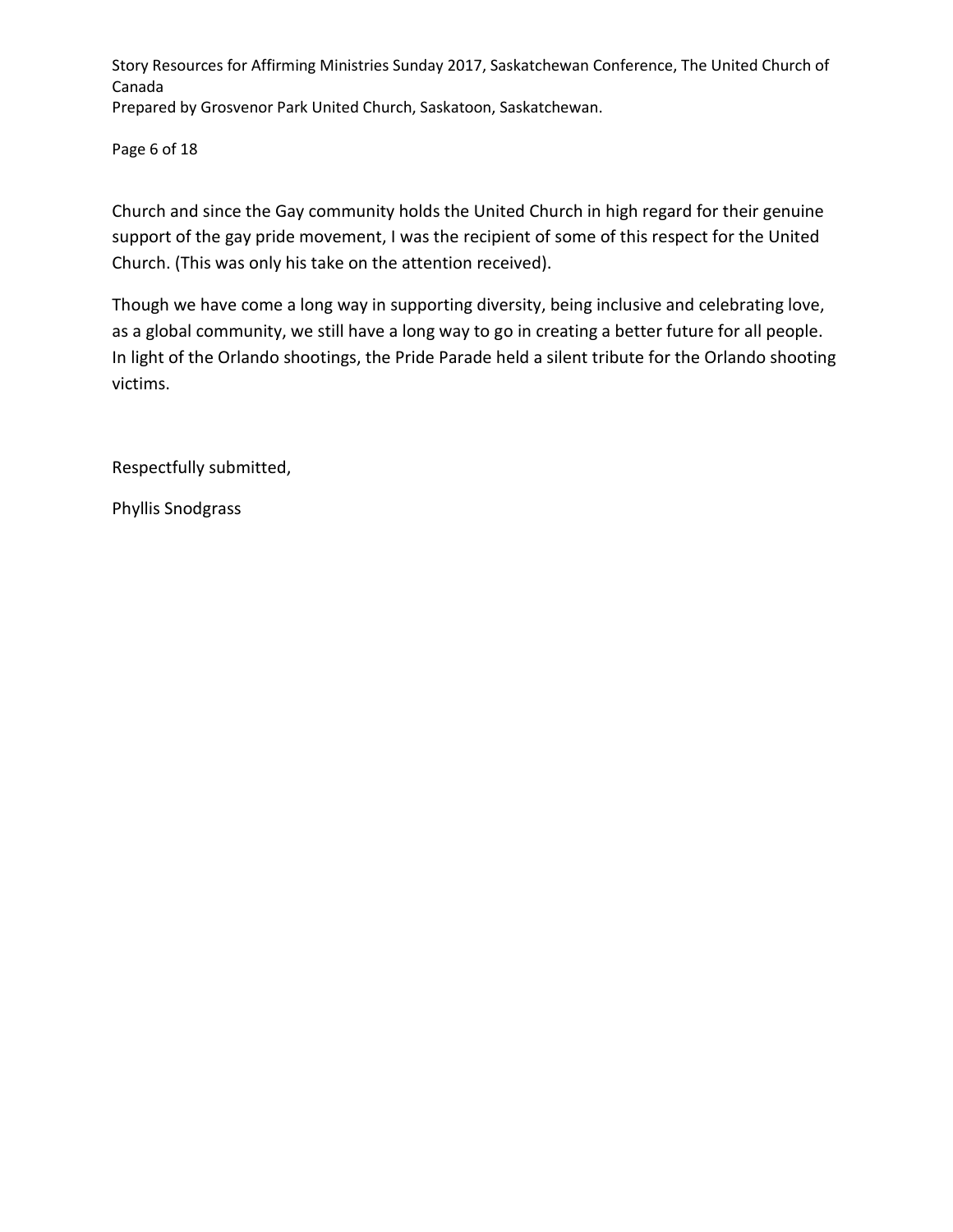Story Resources for Affirming Ministries Sunday 2017, Saskatchewan Conference, The United Church of Canada

Prepared by Grosvenor Park United Church, Saskatoon, Saskatchewan.

Page 7 of 18

# Being An Ally- Nancy Turner

Today I am going to speak today about being an ally.

Use of the term 'ally' in relation to marginalized groups is relatively new to me, however, what the term represents is not new.

Being an ally means fighting for the rights of a marginalized group that I am not a part of.

I've tried to boil down what I feel I have to work at everyday in being an ally (some days more successfully than others!) and I would like to share 5 key things with you today:

1) I have to understand my position of privilege

This privilege is something that I have not earned, but received simply because of my characteristics – the way I was born.

When explaining this to my 6 year old daughter (who enjoys video games), I liken this to recognizing that some of us are playing this game on level 1, while others are on level 5. There are fewer barriers for me, fewer obstacles in my way and its far easier for me to get to the finish line.

This doesn't mean I haven't worked hard or that I've sailed through life or not met challenges. It just means there are things I don't have to worry about ever facing because of who I am.

I don't have to worry about what bathroom I may use in the mall or at work because they have been designated female and male with me in mind.

I don't have to worry about a job application I put in being set aside simply because of the way my name sounds.

I also don't have to worry about being watched while browsing in a store simply because I am less likely to be viewed as suspicious because of the colour of my skin.

I've never had to get through the game at level 5, but it is my job as an ally to find out what its like as best I can, acknowledge and accept that some things are easier for me and take what action I can to contribute to levelling the playing field.

2) I need to listen and learn.

I need to work to listen to concerns raised by marginalized groups. I need to consider them thoughtfully and recognize that at times my position of privilege can mean experiences sound unbelievable – they are so removed from my reality.

Listening receptively can mean a marginalized group and the barrier they face can become more visible.

3) I need to consider my position in making change.

As someone in the dominant group I should not be at the centre of the solution, I should only be a part of it. This means dropping my agenda and my way of change.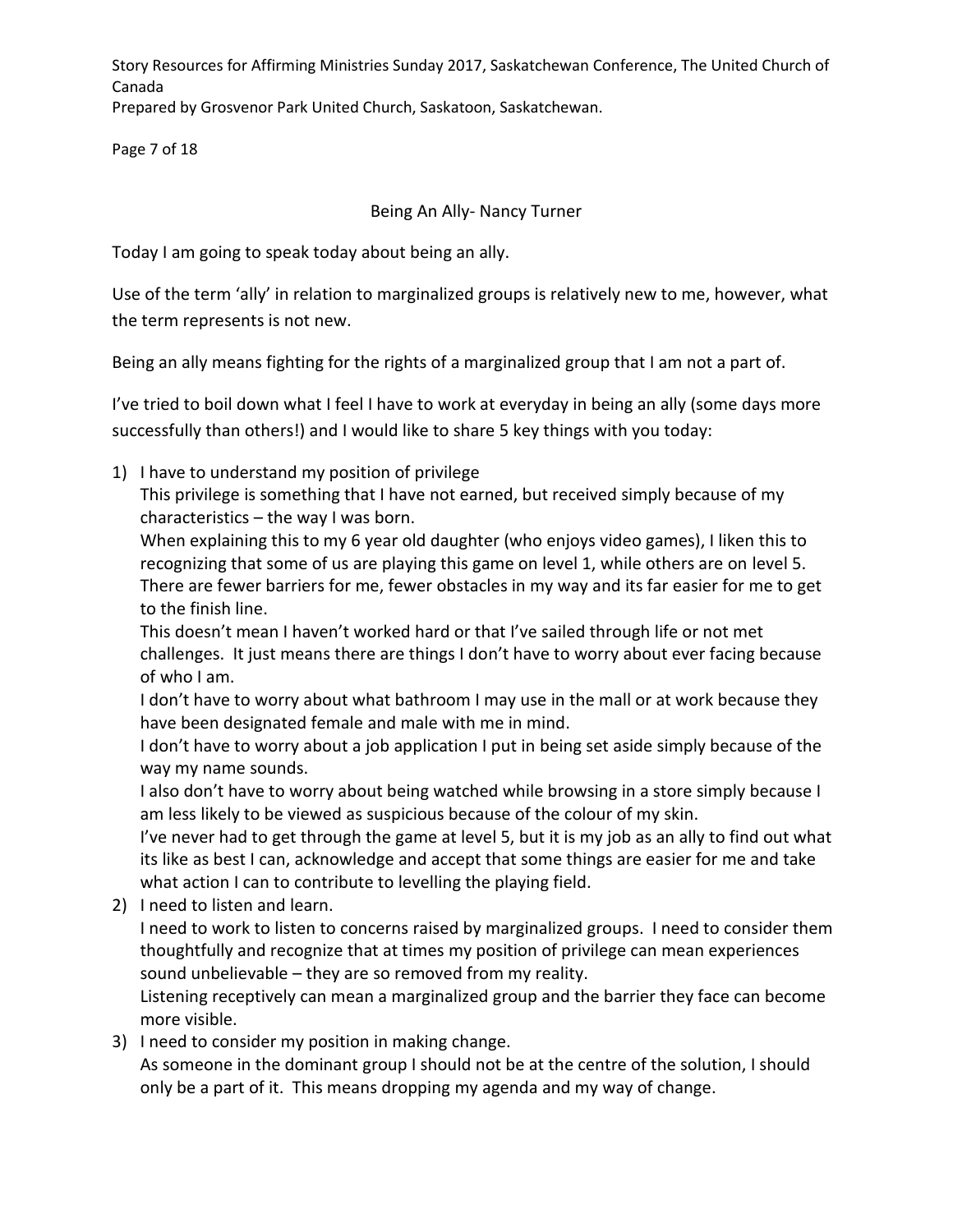Story Resources for Affirming Ministries Sunday 2017, Saskatchewan Conference, The United Church of Canada

Prepared by Grosvenor Park United Church, Saskatoon, Saskatchewan.

Page 8 of 18

The marginalized community should be at the centre and I should be there to do what I can to contribute to making it happen.

- 4) I need to accept that in being an ally, I will mess up and be uncomfortable and that I just have to deal with that. Being a farm girl, I liken this to crossing a cow pasture. If I focus ahead with my eyes on the horizon, I am going to step in it on occasion. When it happens I need to apologise, learn from it, bend down, clean off my boots, and keep going.
- 5) Last but actually most importantly I need to be aware that being an ally is a daily activity I wake up and commit to doing - not a title or certificate I earn. It is a verb, not a noun

So as we each move forward in our work as allies for the LGBTQ2 community, the Aboriginal community, or other marginalized groups let's work:

-to recognise our privilege

-to listen

-to find our appropriate place in driving change; and

-accept we will mess up and we will learn from it

-and keep trying

Perhaps we can commit to each other that when we notice someone doing these things or perhaps more importantly, see someone bent over cleaning their boots, that we will take a moment to give them a smile or a nod to thank them for getting off the fence.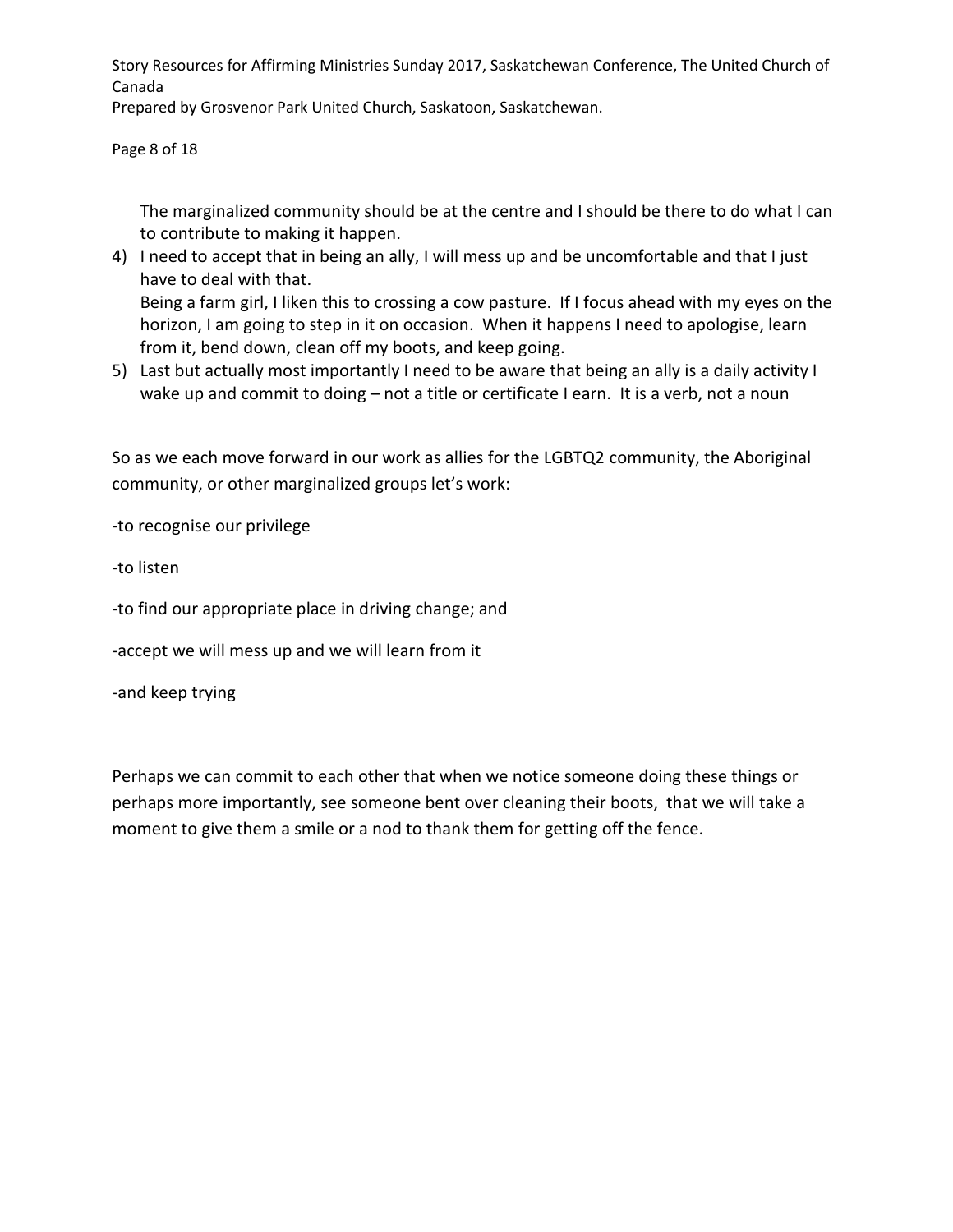Page 9 of 18

### A Mother: Dorothy de Bruijn *(brew-in*)

Hi, I'm Dorothy de Bruijn, and I'm a member of the Affirming Committee, and I'd like to tell you why the committee is important to me.

I was brought up in a fundamentalist Christian home, and I certainly didn't know any gay people! Words like "gay" and "fag" were insults. I don't think I ever used those terms, and I had no idea what they even meant.

Fast forward a few years, when I defied my upbringing, and became a dance teacher. What a surprise! There are quite a few gay men involved in the dancing world, and I made an important discovery – gay people are like everyone else!

Fast forward a few more years, and I'm married, with 3 children, and we're living in small town Saskatchewan. While there were some lovely people living there, I learned to keep my more "radical" ideas to myself. I suspected very early on that my son was gay, but we never discussed it. I thought I would let him figure it out, and he'd let me know when he was ready. He did, when he was 15. It was no big deal to me. I just want what any parent wants – for their child to be safe and happy. What I didn't realize was what a huge struggle it was for him. He was anorexic and suicidal. It took a long time for me to ask him about those details. I felt like such a failure as a parent, for not helping him through that. I focused on loving him, supporting him and finding safe places where he could figure things out for himself. We started with going to the youth drop in night at the Avenue Community Centre.

He's doing great now – holds down 3 jobs in Vancouver, was an elder at a Presbyterian church here before he moved, and still attends the annual youth conference as a leader/chaperone.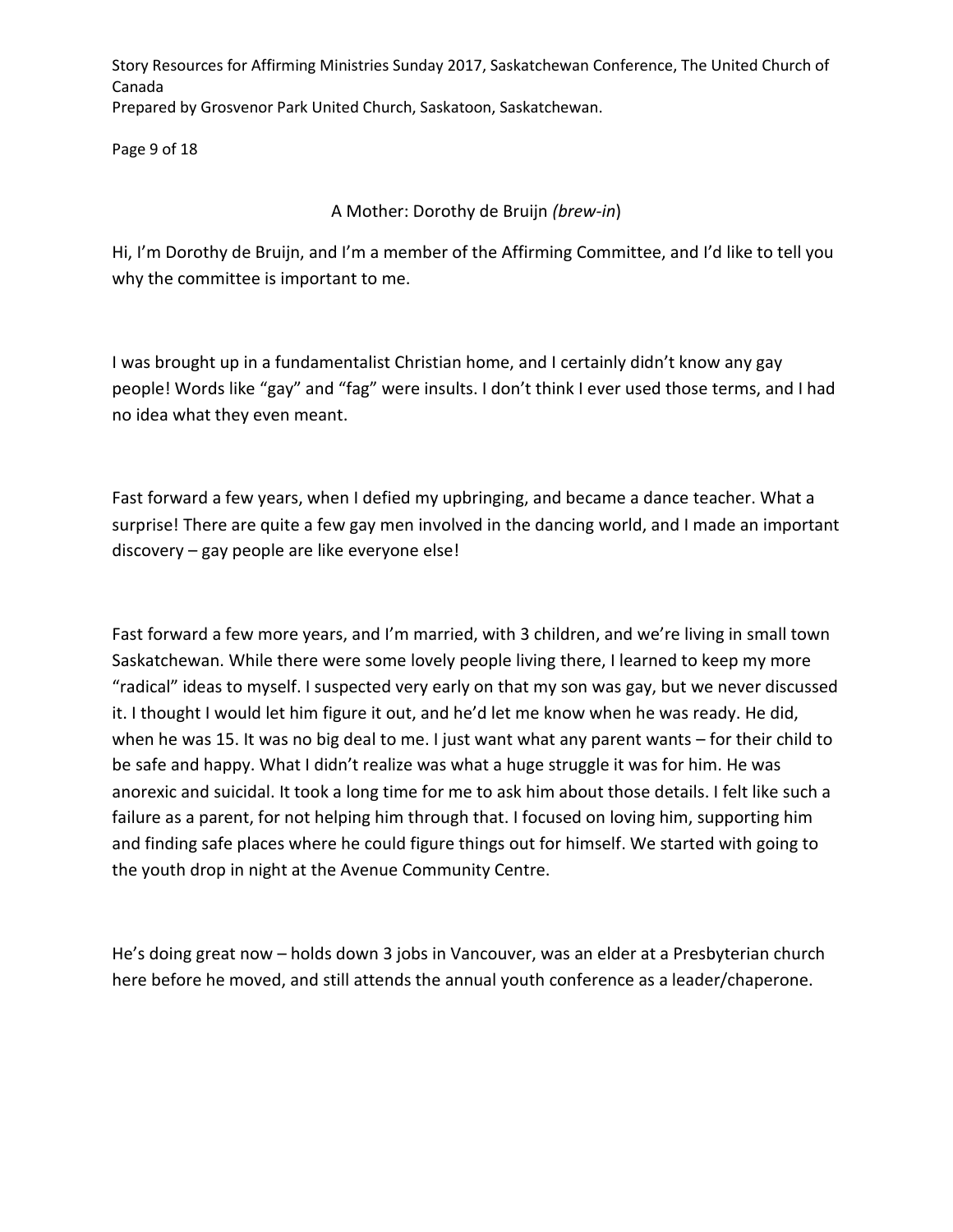Page 10 of 18

That's why Affirming is important to me, because we are creating a safe place, and creating opportunities to have those critical conversations, so our struggling youth don't have to struggle alone

A teen two-spirit voice- Tana Forsberg

My name is Tana Forsberg. I am two spirit. This means that I don't feel that I am male or female, I am somewhere in between. I am Cree. My Church makes me feel welcome. At church I can be proud of myself and be and dress the way I want to express myself. The people there don't care how I dress. They just like me because of the person I am. (Tana is 12 years old, and sings in the church choir).

A father and two children Kim-Cragg family

David Kim-Cragg

My name is David Kim-Cragg. I am the Ecumenical Chaplain at the University of Saskatchewan.

It is a real honour to be here with my children, Noah and Hannah, to introduce a Pride Week movie on behalf of River Bend Presbytery of the United Church of Canada. Presbytery, for those of you who wouldn't know, is the fancy church name we give to the bunch of Churches in a given area. So I am here on behalf of the churches and ministries of the United Church in and around Saskatoon. Our presbytery is proudly Affirming which means that we have collectively gone through a process of education and have taken a vote, declared ourselves to be a church happily made up of individuals of many different sexualities and gender identities, and committed to resisting homophobia and transphobia, within and among us, and anywhere it might be found. I can tell you that as an ordained minister of the United Church, to have been given the chance to serve an Affirming ministry has meant a lot to me. It has challenged me to open my mind and heart and continues to heal me from the homophobic and transphobic things that I learned growing up.

It has meant a lot to me as well that I could raise my kids in an Affirming congregation and I am proud that they are here beside me to help me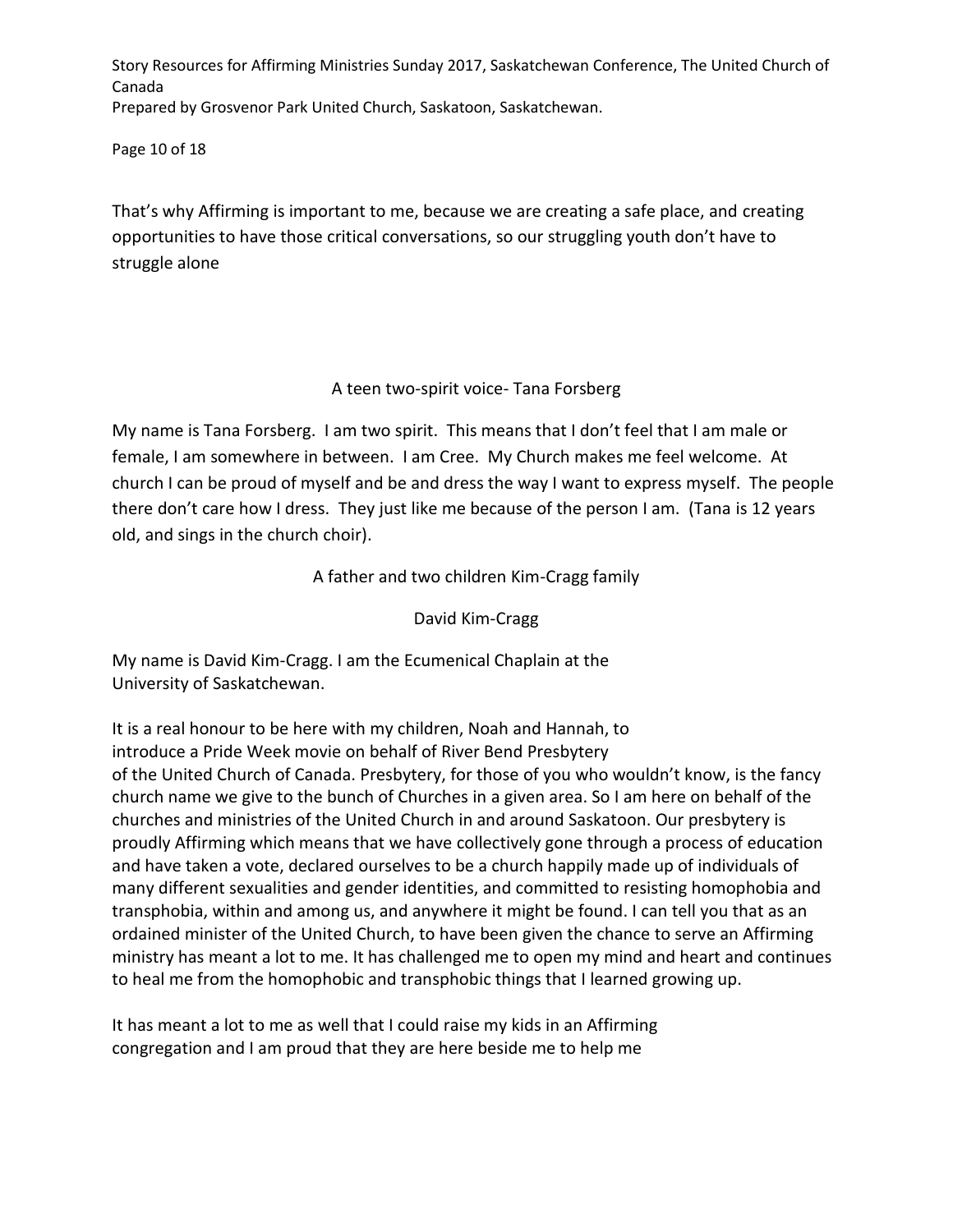Page 11 of 18

Noah and Hannah and HyeRan and I are very happy to be on a journey of transformation with everyone in this room towards a new vision of a community where everyone is accepted, valued and honoured for their unique identities and orientations.

#### Hannah, a teen

Hi, my name is Hannah. I grew up at a church where people are accepted for who they are; whether they are lesbian, gay, transgender, bisexual, or if they still are trying to figure out which category they want to be in, or none of the above. It has never been strange to me; it still isn't to this day. It's rather special and amazing. Learning about these different sexualities in the community of my church; has made a different and wider and cooler perspective of the way I think of people, that I don't think I would have had if I hadn't been educated in the specific church I am in now. there are so many people in my church that I know have creative ideas and amazing personalities, that it doesn't matter if you are a girl that likes a girl, or a boy that likes a boy, or a boy that wants and becomes a girl, or vice versa.

#### Noah, a teen

I'm Noah, and I will be telling you about why being part of an affirming church is important to me. Because I am part of an affirming congregation, I get to meet many LGBT people.

Since I meet these people, I learn that there's nothing wrong about being LGBT. At church I learned that 70% of Canadians support the right of LGBT people to be who they are, free from discrimination.

I also learned that a trans-gendered woman committed suicide after being disowned from her Christian family and church, and I am glad that I belong to a congregation where that would never happen.

We are not yet living a new vision of a community where everyone is accepted, valued and honoured for their unique identities and orientations. But if our spiritual communities, our families and our groups of friends keep their eyes on the prize I know we will get there.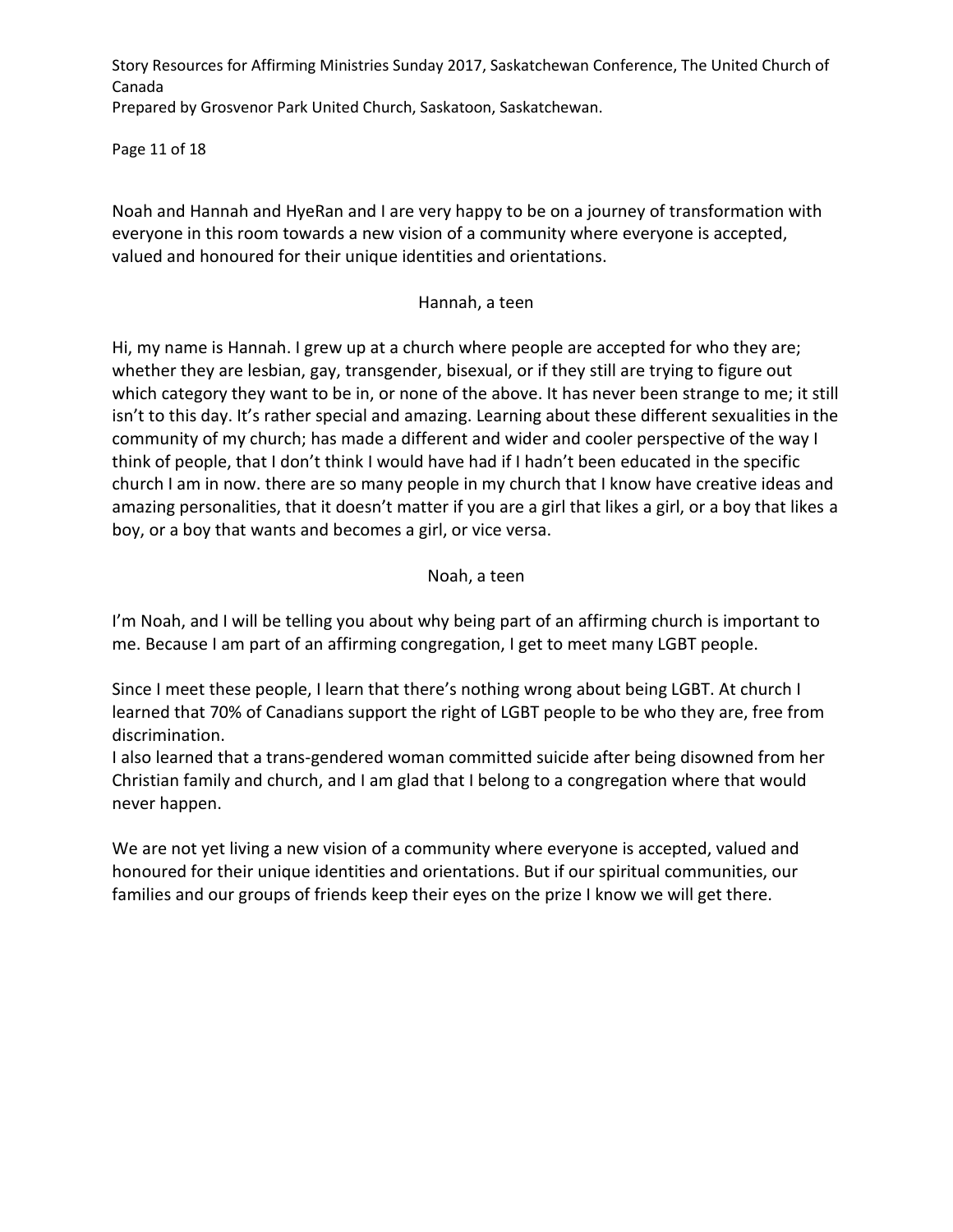Page 12 of 18

### Jeff's Letter

Dear Friends,

I have been privileged to be able to actively seek out a church that welcomes me.

Being gay and being faithful in some denominations appear to be at odds.

My family is not big on homosexuality and points it out as a religious deviation. This doesn't resonate. It is an absolute relief to experience a faith community that sees the same side of God that I do. It is welcoming in the same way that a tall glass of water is on a hot day.

Grosvenor has put significant effort into this and it was evident from the moment I stepped in the doors. Being able to listen to regular 'minute' talks given specifically for people of different sexual orientations is more amazing than what I can put into words.

I know this came at a cost of public opinion when it was introduced. What I see are people who bravely made that choice and I all I can say is that I am very thankful it was done.

I've met others who have faced a painful relationship with organized religion and have spent extended periods of time away from all faith communities. It has been my pleasure to be able to show a few of them a way to reconnect with something they felt wasn't possible.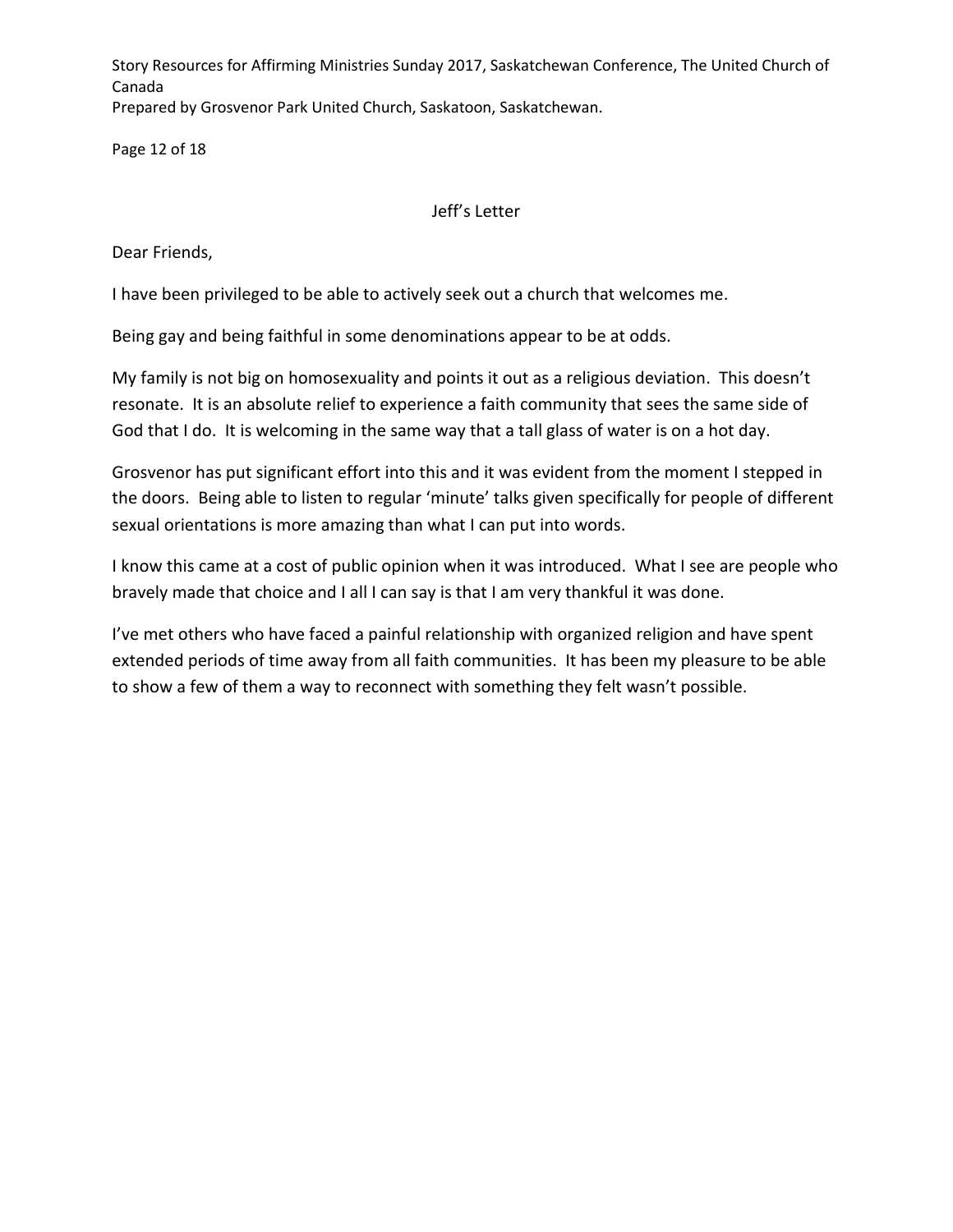Page 13 of 18

### Bre & Amery Deren

Being part of an affirming ministry is something that most people don't or didn't really understand. It is more than just a title saying, "Gay people can come here", to me it means all are welcome and all are seen equally in the eyes of god. As a young person I gave up my faith. To me being a homosexual person meant I could not belong to any type of faith, and more so god did not want me to be part of a church community. As I was going through life I had a lot of hate for god, or perhaps misunderstanding. I was trying to figure out who I was as a person, who I was as a young adult, as well as whom I was as a gay person. Not having anywhere to turn made some of these times very trying.

I will never forget the first time I saw the small group from Grosvenor Park united church walking with their signs at the pride parade. It was like everything I knew about religion was being set aside and this was a new beginning. When I discovered what an affirming ministry was I was overwhelmed with the idea that perhaps the church and god could accept for who I am.

My wife and I began going to Grosvenor United just for this reason, an affirming ministry. I had been away from church for quite some time so returning was quite frightening. I was simply looking for like-minded people with whom I could worship with on Sundays. Once we set foot inside the building we were greeted with "Welcome! We are so glad to have you". Beyond the handshakes, multiple introductions and welcoming words we were blessed with a service that left us with a yearning to come back. Not only were we accepted as a homosexual couple but also we were seen as just a couple.

We began to learn more about what an affirming ministry was and how the church does accept all people. Humans with a variety of flaws, colours, cultural backgrounds, gender identities and sexual preferences are equally loved children of god. We began to believe and restore our faith in the church and its community. With the ability to feel accepted and safe in a place of worship was something new for us and with that we began a new chapter of our lives. Being part of this affirming ministry as helped teach not only us but also our children the importance of faith, faith in god and faith in the human race.

I believe that being an affirming ministry can help people who may not have anywhere else to turn. Knowing that every human is accepted for who they are or who they were or who they have become is a leap above the closed minded idealistic we used to hold. All people are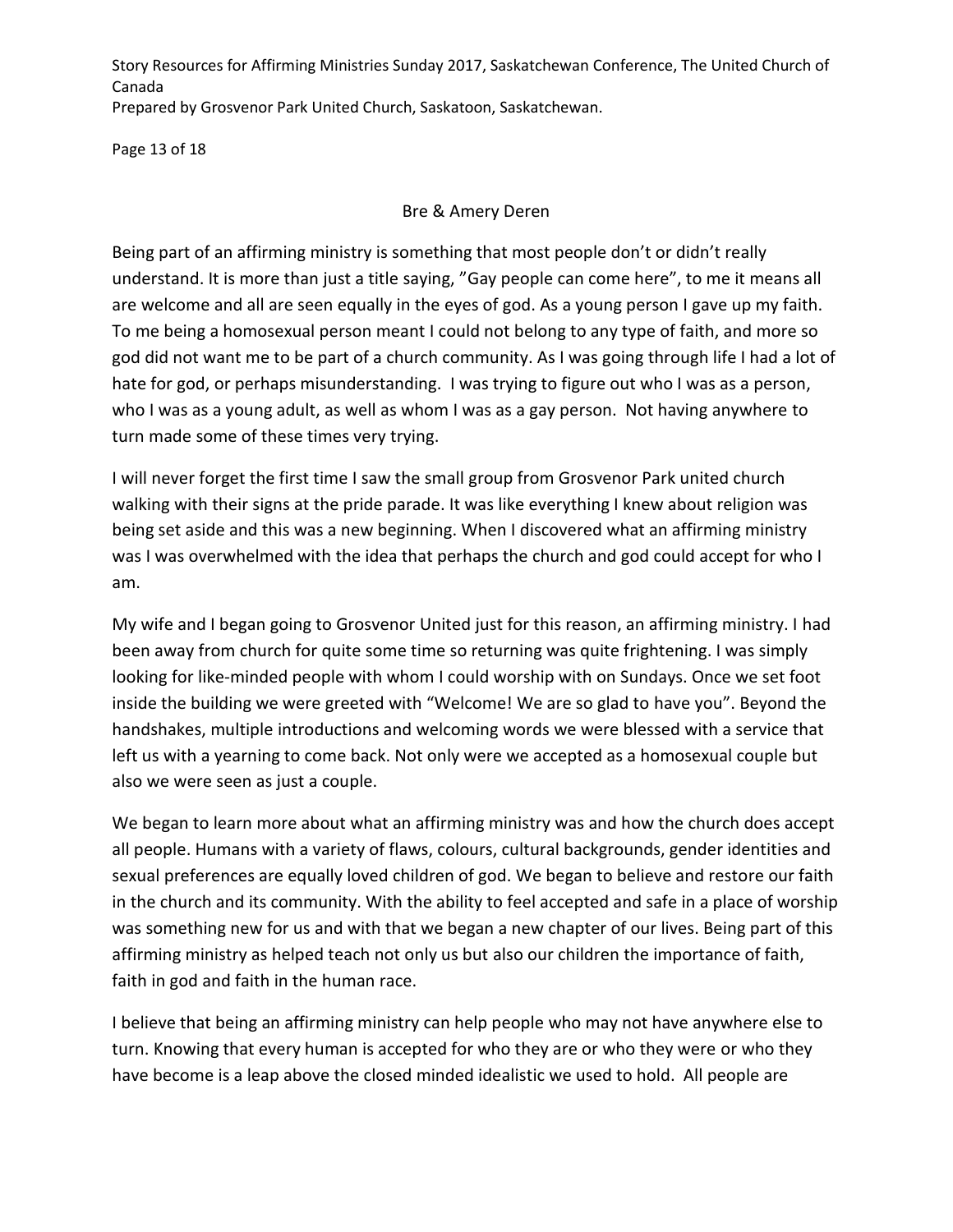Page 14 of 18

welcomed with open arms and open hearts. Not only was I welcomed in to a loving church family but it opened my heart to be able to welcome others in as well.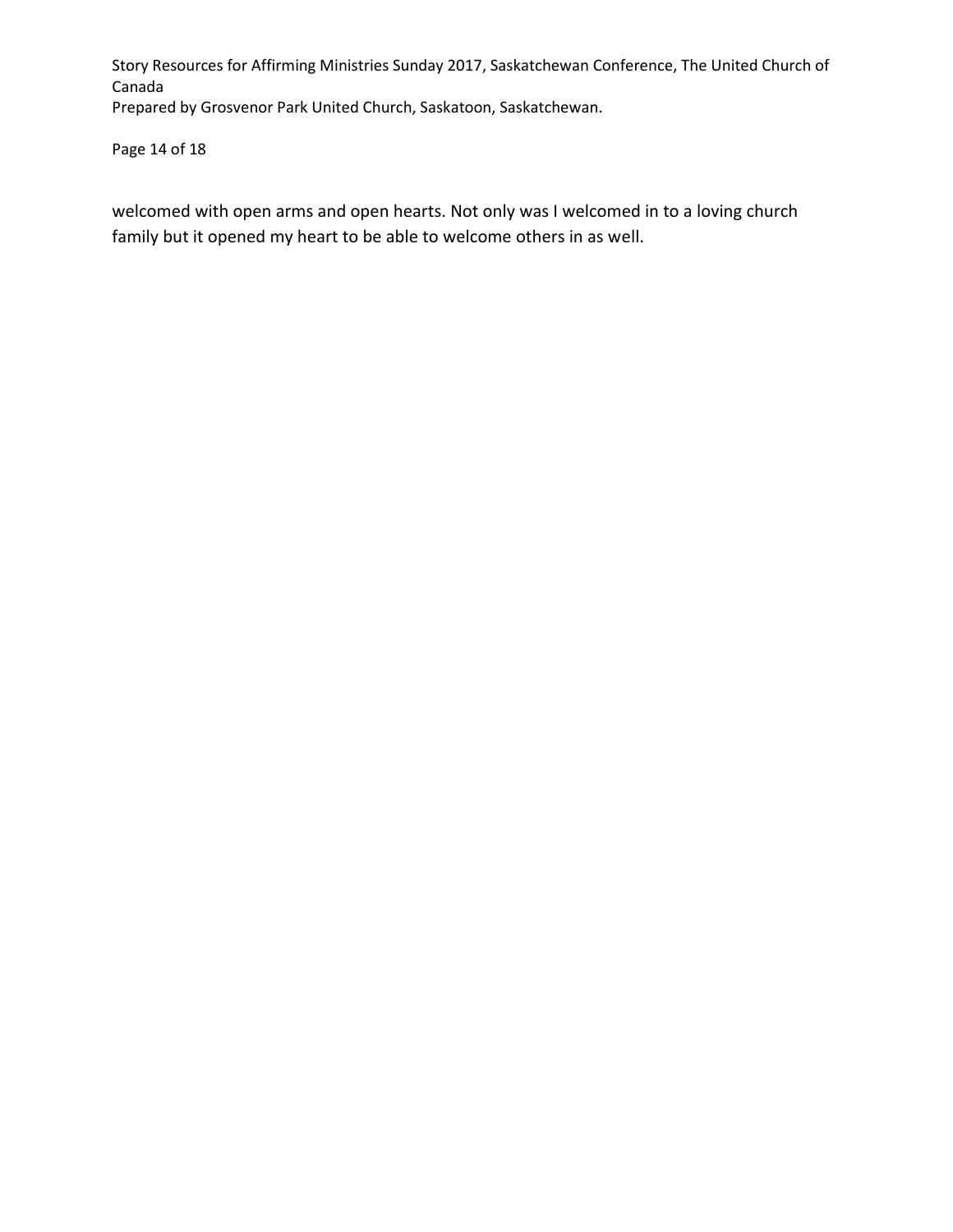Page 15 of 18

# Troy Chmil

I am baptized Roman Catholic.

I am a proud Gay Man.

At times in the past I have found it difficult if not nearly impossible to reconcile these two statements. The result of which led me to stop going to Church or services of any kind and pretty much led me to question the existence of God in general.

That was until I was invited, by my boyfriend to attend a service at Grosvenor Park United Church (An Affirming Ministry).

I was not aware and was quite ignorant at the time what that meant…all I knew was that I was going because it meant something to him and I wanted to support that.

Now I am surely not saying it was some kind of religious epiphany or an event which immediately brought me back to embracing God or any organized religion. I went with an open mind, but as well a cynical heart.

Fast forward 3 years…. I am now a regular member of Grosvenor Park and I volunteer in several areas.

This could and definitely would not be at all possible without the fact that it is an Affirming Church. This is a snapshot of why…

- 1 I am not sure if anyone other than a member of the GLBT2Q community can truly appreciate how incredible it is to go to church every Sunday not worried or concerned about what people are thinking or whispering when you walk in with your boyfriend. Yet instead walk in feeling comfortable, welcome and proud to be there and a part of a community who doesn't judge you for who you are or who you love.
- 2 To be a part of a community that supports the wider community at large. Is concerned about issues regarding the GLBT community, yet also takes action to change the negativity that unfortunately rears its ugly head.
- 3 To have a safe and loving place to meet and be with people of all ages and all ethnicities who support you, offer you their wisdom, their love and their counsel, while sharing that my sexual identity is just as significant as the colour of my tie.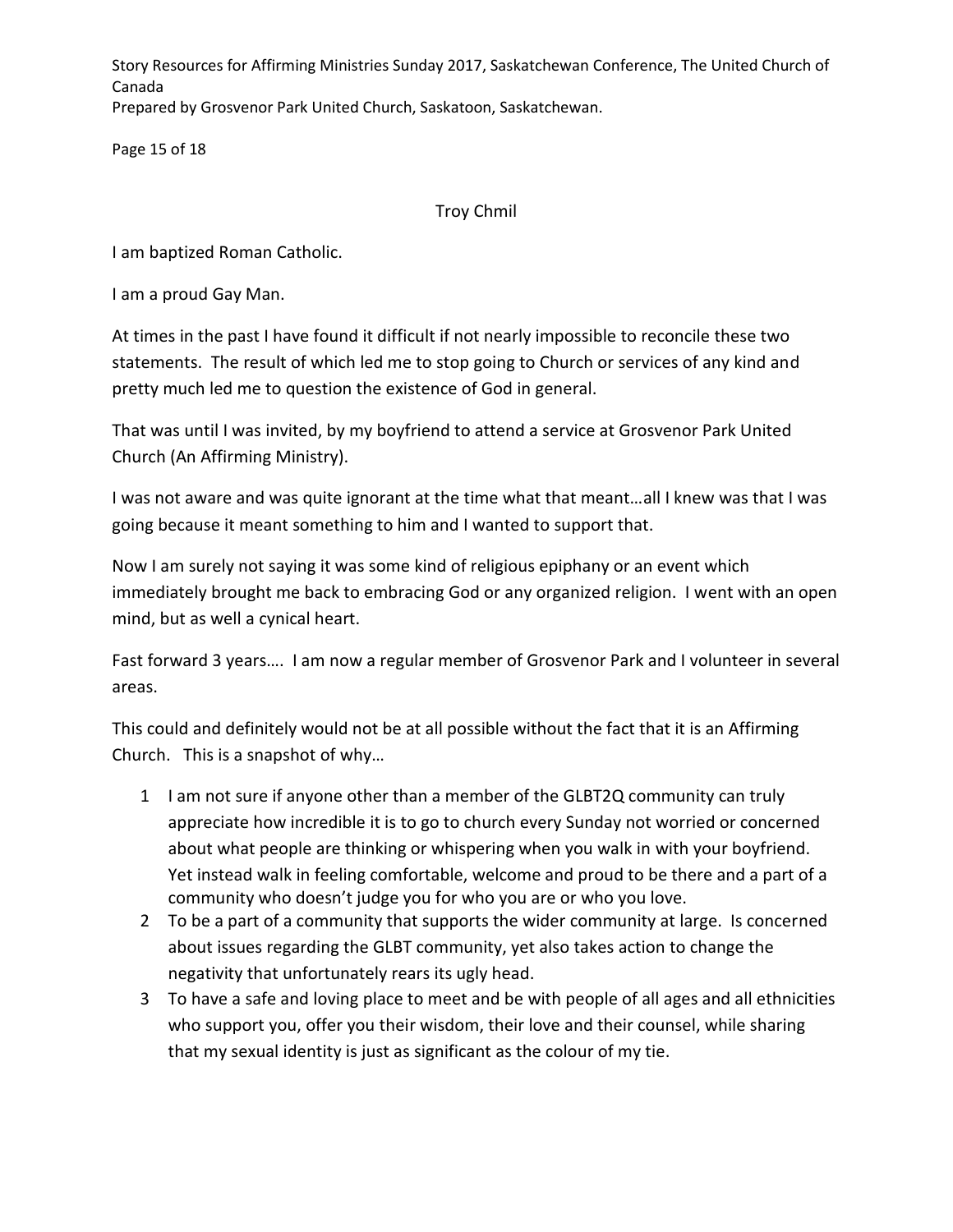Page 16 of 18

4 Most importantly it means hope! Hope that years from now when my 9 year old niece has children of her own, no matter whether LGBT2Q, we will no longer need Affirming Churches or ministries, but just churches where all are welcome.

## Paul Ottmann-Campbell

Hello, my name is Paul Ottmann. I was born and raised in South Western Ontario the youngest of three children to a German Catholic farming family.

I grew up learning to fear God and believe that I was going to Hell for all my sins.

I continued to follow the Catholic religion well into my early 20's. As I started the coming out process I was shunned by the church and by my family.

No longer welcome to attend family functions or be apart of the only faith community I had known since childhood, I went on a spiritual journey alone.

Feeling overwhelmed and isolated, I educated myself be reading, meditating and creating a community of family by meeting other gay people who had strong beliefs.

What I learnt, was to interpret the passages of the Bible with an open mind, heart and soul. I began to hear the message of unconditional love and acceptance that Jesus and the Disciples wrote of many centuries ago.

My fear based understanding of religion and of God dissipated to a new understanding of our life's purpose and journey on earth.

We are here to demonstrate a 'Christ like life'. To be God in motion and demonstrate unconditional love and acceptance in all that we are, all that we do and all that we shall become.

Once I internalized and understood that my sexuality was not a barrier to acceptance I returned to the world of organized religion and educated myself in different faiths.

Embracing my Christian up brings and understanding that we are all love, we are all children of God I did not feel complete without a faith based community to embrace and call home.

An 'affirming' parish that welcomes, that is inclusive of my sexuality is representational of my beliefs and understanding of God, faith and our life's purpose.

It is important for me to be whole and present in a faith community. No longer living in fear or hiding a piece of 'who' I was born to be.

Celebrating the joy of life in communion with other people brings great joy to my week and to my life.

In my darkest days of being shunned by family and my community a very cherished friend said, " God created you in the image of love, go and be who you were born to be and rejoice".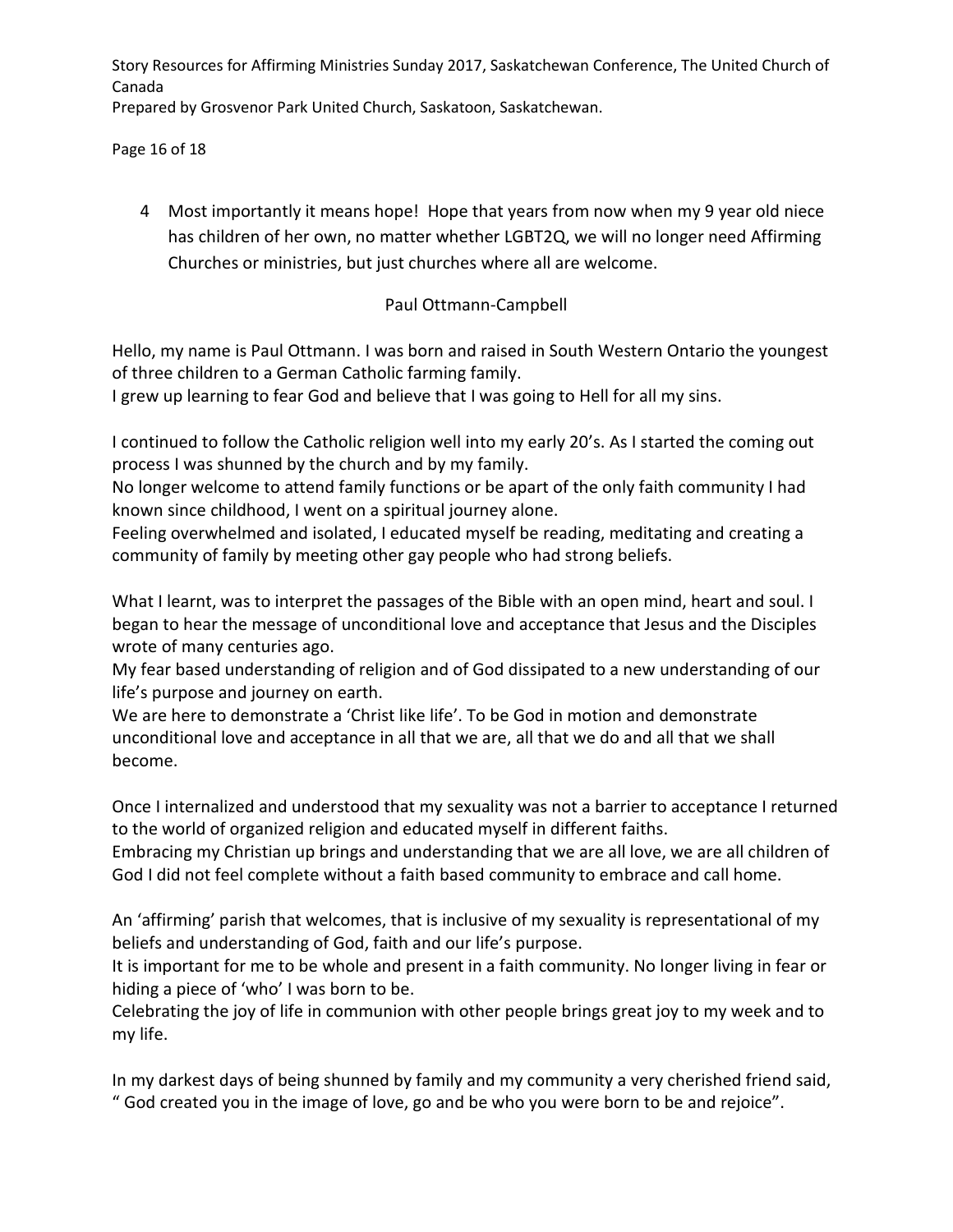Page 17 of 18

Words will never express the joy my heart feels to attend church weekly and be accepted and present with my partner and so many other loving people of all generations and walks of life. I am humbled and filled with such gratitude to have travelled this journey and found home in a affirming congregation.